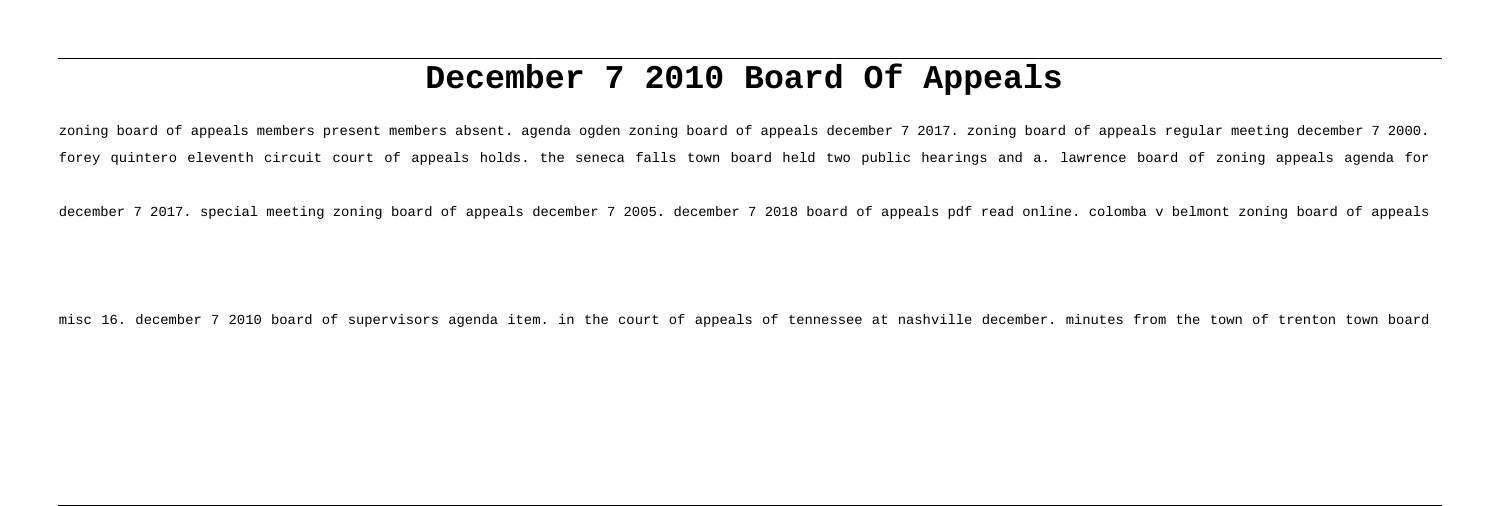of appeals. december 7 2010 board of appeals lynnfield. town board meeting december 7 2010 town of orangetown. sevierville board of zoning appeals december 7 2017. board of trustees meeting tuesday december 7 2010 2010. town of clarkson zoning board of appeals december 7 2016. wichita sedgwick county board of zoning appeals agenda. shiawassee county zoning board of appeals december 7 2016. town of grand island zoning board of appeals minutes. zoning board of appeals december 7 2016. chelmsford zoning board of appeals âe" december 7 2017, court of appeals decision notice dated and filed december, zoning board of appeals december 7 2011. december 7 2016 revised zba agenda town of medway ma. record of proceedings minutes of the kingston township. zoning board of appeals december 7 2016. zoning board of appeals

meeting agenda thursday. strongsville board of zoning. december 7 2010 board of appeals abccabinetstore com. zba december 7 2017 meeting scituate ma. city of wooster

board of building amp zoning appeals. lawrence board of zoning appeals agenda for december 7 2017. minutes milwaukee. bruce grey catholic district school board board

of. livonia joint zoning board of appeals december 7 2015. perkiomen township board of supervisors monthy meeting. board of zoning appeals december 7 agenda city of.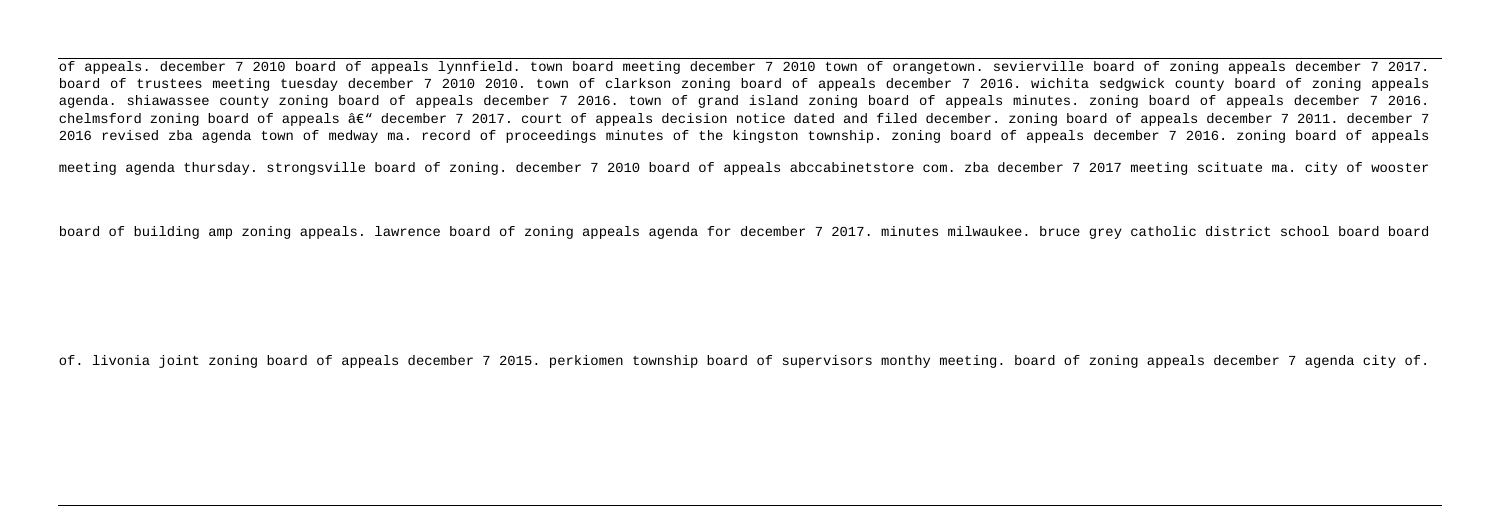zoning board of appeals stoughton massachusetts minutes. adj from 11 16 2017 town of ramapo zoning board of. zoning board of appeals town of bloomfield regular meeting. board of appeals notice december 7 2006 muskego wi. minutes committee to expedite child protection appeals

#### **ZONING BOARD OF APPEALS MEMBERS PRESENT MEMBERS ABSENT**

March 30th, 2018 - ZONING BOARD OF APPEALS MAY 3 2010 MEMBERS PRESENT December 7 2009 Regular Meeting members of the Zoning Board of Appeals introduced themselves'

'**AGENDA OGDEN ZONING BOARD OF APPEALS DECEMBER 7 2017**

APRIL 18TH, 2018 - 1 AGENDA OGDEN ZONING BOARD OF APPEALS DECEMBER 7 2017 I PLEDGE OF ALLEGIANCE II PUBLIC HEARING OLD BUSINESS III PUBLIC HEARING NEW BUSINESS'

#### '**ZONING BOARD OF APPEALS REGULAR MEETING DECEMBER 7 2000**

April 30th, 2018 - ZONING BOARD OF APPEALS REGULAR MEETING DECEMBER 7 2000 7 00 P M PAGE 2 OF 2 based on the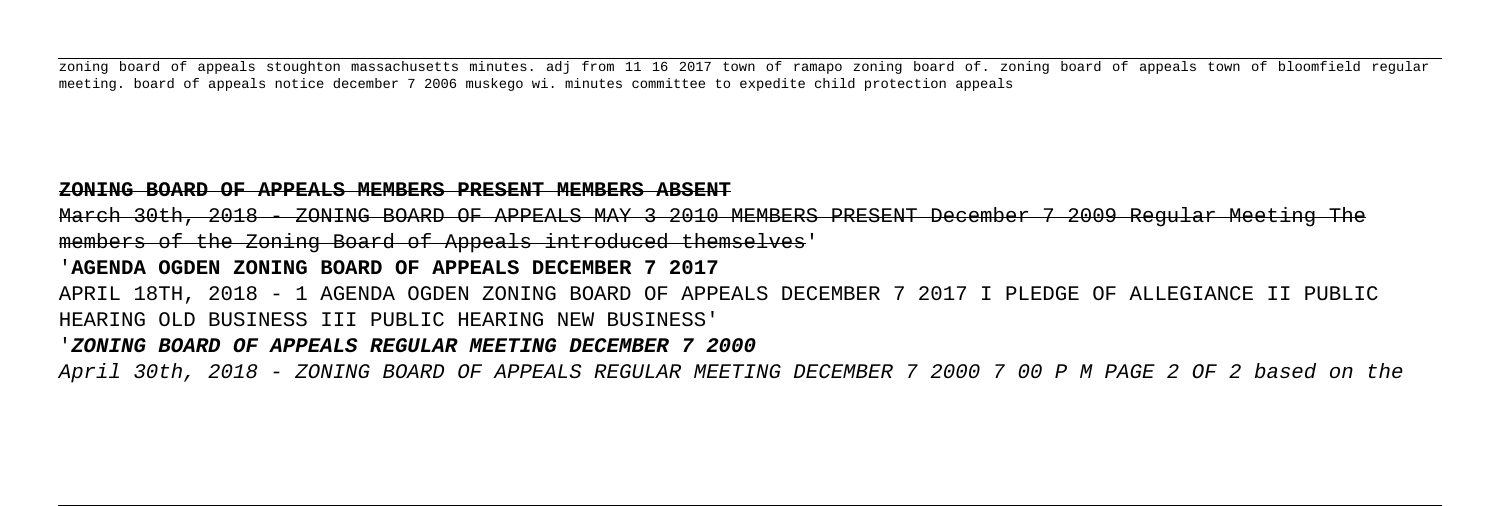front yard Board Members Anthony Szal GRANTED A'

'**Forey Quintero Eleventh Circuit Court of Appeals Holds**

April 21st, 2018 - *â€"* December 7 2010 the Eleventh Circuit Court of Appeals Eleventh Circuit Court of App Holds Defendant Could Be Prosecuted for Being in the'

'**The Seneca Falls Town Board held two Public Hearings and a**

**April 12th, 2018 - SENECA FALLS TOWN BOARD PUBLIC HEARINGS amp MEETING DECEMBER 7 2010 The Seneca Falls Town Board held two Public Hearings and a regular the Zoning Board of Appeals**'

'**LAWRENCE BOARD OF ZONING APPEALS AGENDA FOR DECEMBER 7 2017**

March 10th, 2018 - Board of Zoning Appeals Agenda 12 7 17 Page 1 of 2 LAWRENCE BOARD OF ZONING APPEALS AGENDA FOR DECEMBER 7 2017 1ST FLOOR OF CITY HALL 6 E 6TH STREET CITY COMMISSION MEETING ROOM'

'**SPECIAL MEETING ZONING BOARD OF APPEALS December 7 2005**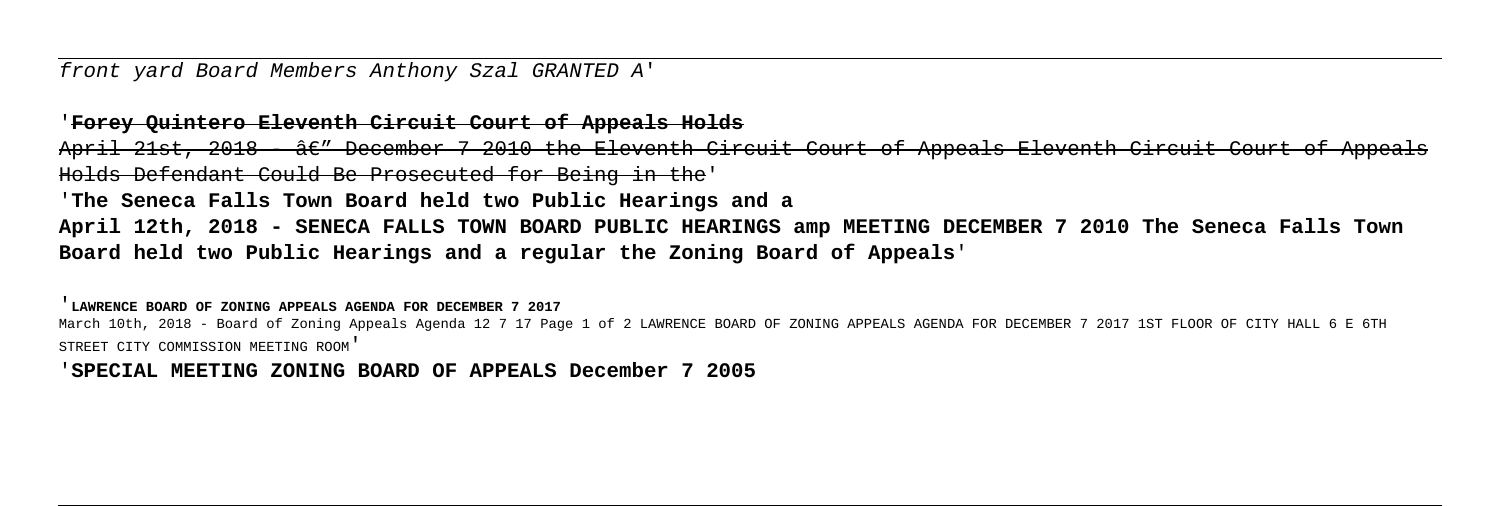April 27th, 2018 - Springfield Township Zoning Board of Appeals Meeting Minutes of December 7 2005 Call to Order Chairperson Wendt called the December 7 2005 Special Meeting of the''**December 7 2018 Board Of Appeals PDF Read Online**

April 25th, 2018 - PDF Read Online December 7 2018 Board Of Appeals This pdf record consists of December 7 2018 Board Of Appeals to enable you to download this data file you''coLOMBA V BELMONT ZONING BOARD OF APPEALS MISC 16 MARCH 22ND, 2018 - COLOMBA V BELMONT ZONING BOARD OF APPEALS MISC 16 000219 DECEMBER 7 2016 JUDGE LONG KEYWORDS SPECIAL PERMIT HOTEL PROHIBITED USE ISSUE WHETHER A HOTEL USE IS PERMITTED BY SPECIAL PERMIT WHERE THE ZONING BYLAW PROHIBITS ALL USES NOT SPECIFICALLY ALLOWED THERE IS NO ZONE THAT A HOTEL IS ALLOWED AS A PRIMARY USE BUT HOTEL USE IS'

#### '**DECEMBER 7 2010 BOARD OF SUPERVISORS AGENDA ITEM**

APRIL 21ST, 2018 - THE BOARD OF SUPERVISORS OF THE COUNTY OF CHIEF EXECUTIVE OFFICE BOARD AGENDA B 7 URGENT ROUTINE AGENDA DATE DECEMBER DISCIPLINARY APPEALS BOARD 33''**IN THE COURT OF APPEALS OF TENNESSEE AT NASHVILLE December**

May 2nd, 2018 - IN THE COURT OF APPEALS OF TENNESSEE AT NASHVILLE December 7 2010 Session JULIE ANN KENDLE v MATTHEW DAVIS KENDLE Appeal from the Circuit Court for

Wilson County''**Minutes From The Town Of Trenton Town Board Meeting Date**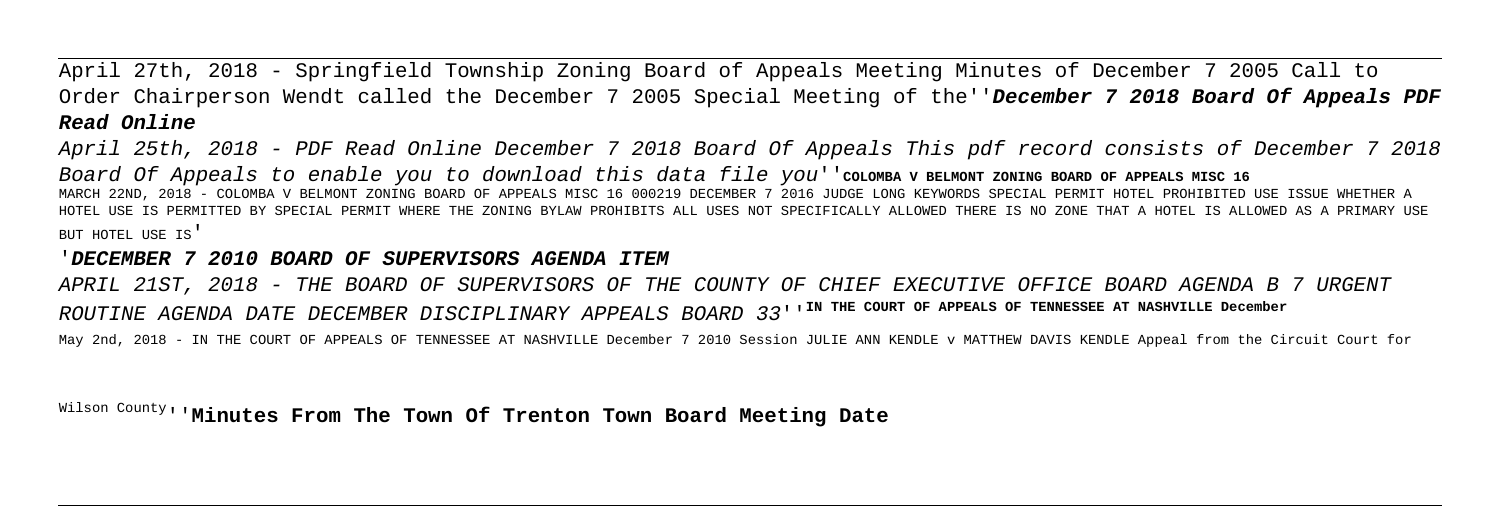**March 24th, 2018 - Date And Time Tuesday December 7 2010 To Approve The Minutes Of The Town Board Meeting Of November 16 2010 Packet By Zoning Board Of Appeals**'

# '**Minutes of ZONING BOARD OF APPEALS December 7 2009**

April 21st, 2018 - ZONING BOARD OF APPEALS December 7 2009 Other matters as may properly come before the Board a The January 12 2010 NEMO "Roles and Responsibilities of''BOARD OF APPEALS PUBLIC HEARING DECEMBER 7 2017 **PUBLIC**

APRIL 30TH, 2018 - BOARD OF APPEALS PUBLIC HEARING  $A\epsilon$ " DECEMBER 7 2017 2 ZONING INSPECTOR CRIVELLI READ THE APPLICANT'S LETTER OF REQUEST DATED OCTOBER 17 2017''REGULAR MEETING OF THE SAN FRANCISCO BOARD OF March 7th, 2018 - REGULAR MEETING BOARD OF APPEALS DECEMBER 7 2016 PAGE 2 4 REHEARING REQUEST Subject property at 68 Richardson Avenue Carmen Zell appellant is requesting a rehearing of'

'**DECEMBER 7 2010 BOARD OF APPEALS LYNNFIELD**

MARCH 30TH, 2018 - BOARD OF APPEALS REGULAR MEETING SELECTMAN€"S HEARING ROOM APRIL 7 2015 PRESENT TOM AYLWARD CHAIRMAN PAT RONDEAU MEMBER JANIS STANZIANI ALTERNATE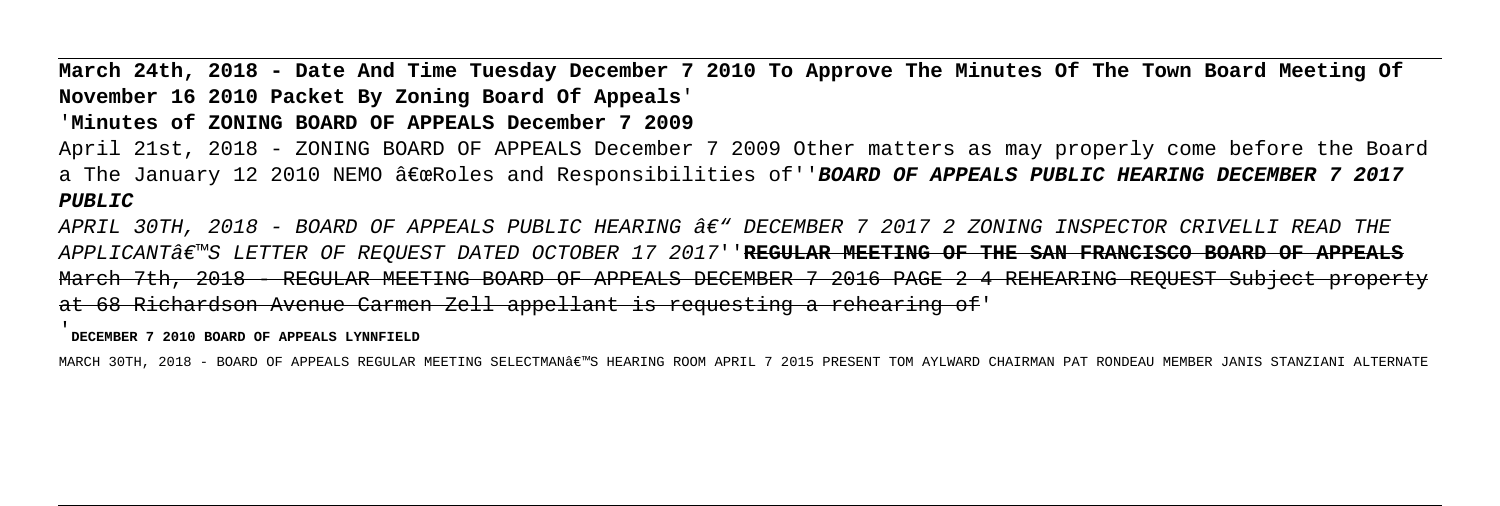## '**Town Board Meeting December 7 2010 Town of Orangetown**

April 22nd, 2018 - Planning Board Zoning Board of Appeals Related Meetings Special Town Board Meeting December 7 2010 Executive Session Police Commission'

#### '**SEVIERVILLE BOARD OF ZONING APPEALS DECEMBER 7 2017**

APRIL 16TH, 2018 - BOARD OF ZONING APPEALS DECEMBER 7 2017 AGENDA BOARD OF ZONING APPEALS NOVEMBER 2 2017 THE BOARD OF ZONING APPEALS MET AT THE CIVIC CENTER 130 GARY WADE BLVD''**board of trustees meeting tuesday december 7 2010 2010**

april 23rd, 2018 - tuesday december 7 2010 of mayor purcell paul baum was reappointed to the zoning board of appeals for a 5 year term 12 7 10'

'**TOWN OF CLARKSON ZONING BOARD OF APPEALS December 7 2016**

May 1st, 2018 - 1 TOWN OF CLARKSON ZONING BOARD OF APPEALS December 7 2016 The Zoning Board of Appeals of the Town of Clarkson met on Wednesday December 7 2016 at the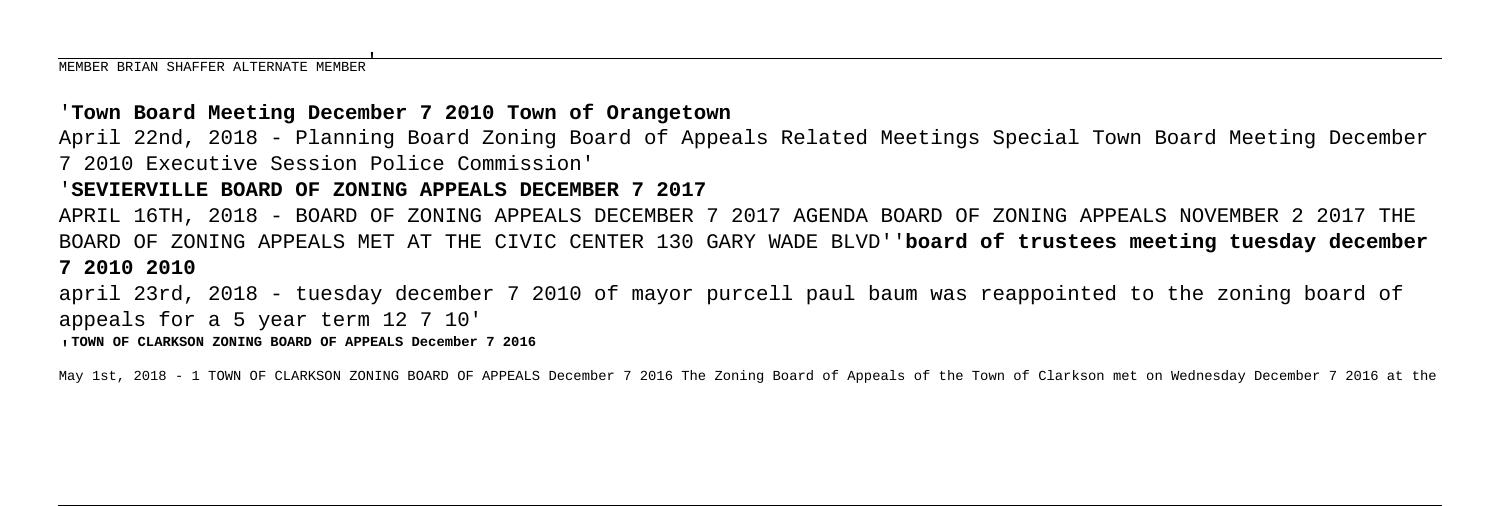Clarkson Town Hall 3710 Lake Road Clarkson NY at.

#### '**wichita sedgwick county board of zoning appeals agenda**

march 29th, 2018 - wichita sedgwick county board of zoning appeals agenda thursday december 7 2017 1 30 p m the regular meeting of the wichita sedgwick county board of zoning appeals will be held''**SHIAWASSEE COUNTY ZONING BOARD OF APPEALS DECEMBER 7 2016** April 30th, 2018 - Page 1 of 4 SHIAWASSEE COUNTY ZONING BOARD OF APPEALS DECEMBER 7 2016â€" BOARD MINUTES 1 CALL TO ORDER Chair Henry W Martin III called the regularly scheduled monthly''**TOWN OF GRAND ISLAND ZONING BOARD OF APPEALS MINUTES**

April 5th, 2018 - TOWN OF GRAND ISLAND ZONING BOARD OF APPEALS MINUTES December 7 2017 MEMBERS PRESENT Chairman Marion Fabiano Betty Harris Bob Mesmer Tim Phillips John Braddell''**ZONING BOARD OF APPEALS DECEMBER 7 2016** March 29th, 2018 - ZBA MINUTES 12 Page 1 07 16 TOWN OF GUILDERLAND ZONING BOARD OF APPEALS DECEMBER 7 2016 Members Present Thomas Remmert Chairman Jacob Crawford''**chelmsford zoning board of appeals â€" december 7 2017** april 16th, 2018 - a regular meeting of the chelmsford zoning board of appeals on december 7 2017'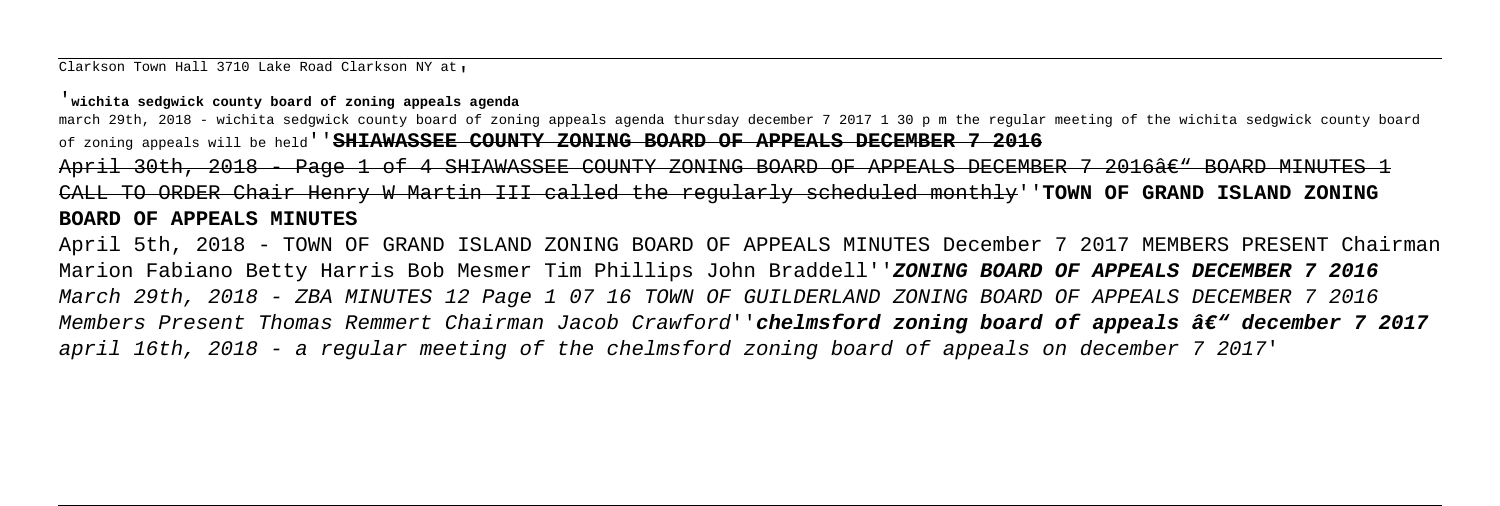#### '**COURT OF APPEALS DECISION NOTICE DATED AND FILED DECEMBER**

APRIL 15TH, 2018 - NOTICE COURT OF APPEALS DECISION DATED AND FILED DECEMBER 7 2010 A A JOHN VOELKER ACTING CLERK O F COURT OF APPEALS THIS OPINION IS SUBJECT TO FURTHER EDITING'

#### '**ZONING BOARD OF APPEALS December 7 2011**

January 19th, 2018 - ZONING BOARD OF APPEALS December 7 2011 A regularly scheduled meeting of the Zoning Board of Appeals of the Town of Trumbull was held in the''**DECEMBER 7 2016 REVISED ZBA AGENDA TOWN OF MEDWAY MA** APRIL 17TH, 2018 - ZONING BOARD OF APPEALS DECEMBER 7 2016 REVISED ZBA AGENDA SUBMITTED ON DECEMBER 2 2016 12 13PM REVISED ON DECEMBER 2 2016 12 14PM'

#### '**RECORD OF PROCEEDINGS MINUTES OF THE KINGSTON TOWNSHIP**

**March 31st, 2018 - December 7 2010 Minutes RECORD OF PROCEEDINGS MINUTES OF THE KINGSTON TOWNSHIP BOARD OF TRUSTEES MEETING Monthly Board Meeting Board Of Zoning Appeals**''**ZONING BOARD OF APPEALS December 7 2016**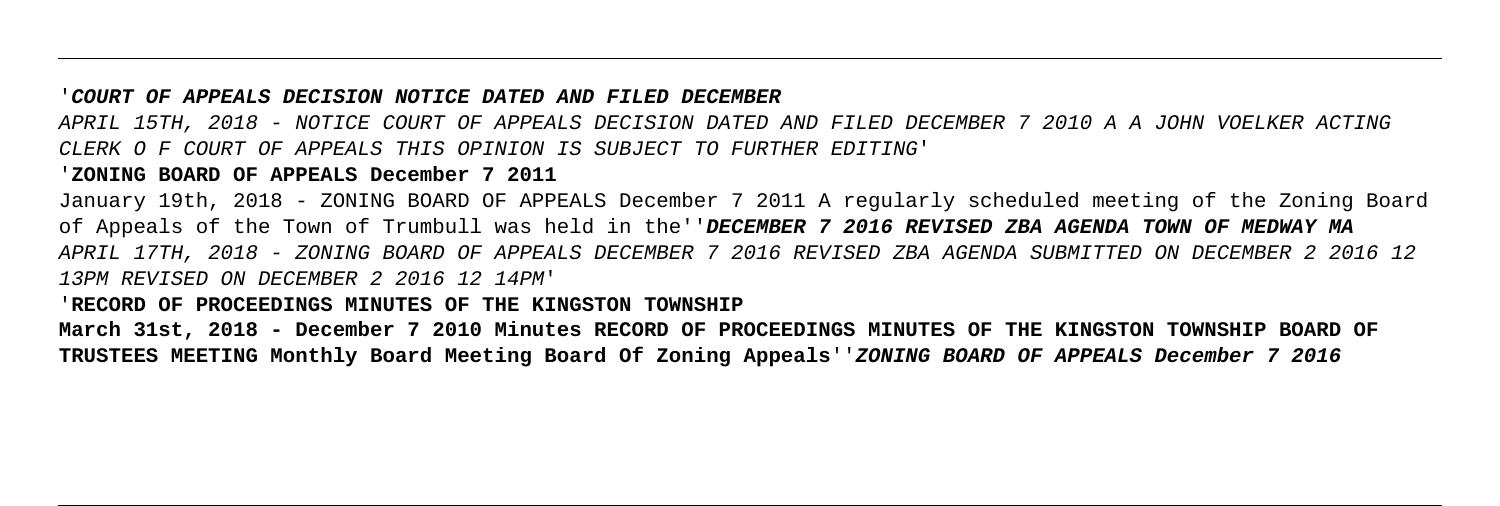April 30th, 2018 - ZONING BOARD OF APPEALS December 7 2016 A regularly scheduled meeting of the Zoning Board of Appeals was held in the Council Chambers of the Trumbull Town Hall on Wednesday December 7 2016'

#### '**Zoning Board of Appeals Meeting Agenda Thursday**

April 18th, 2018 - Zoning Board of Appeals Meeting Agenda Thursday December 7 2017 at 8PM Meeting Room Municipal Building 7 Maple Ave'

#### '**STRONGSVILLE BOARD OF ZONING**

May 2nd, 2018 - Minutes Strongsville Board of Zoning and Building Code Appeals December 7 2016 Page 2 of 11 PUBLIC HEARINGS 4 LESLIE AND MICHAEL ASKEW OWNERS'

#### '**december 7 2010 board of appeals abccabinetstore com**

april 25th, 2018 - fri 20 apr 2018 09 57 00 gmt december 7 2010 board pdf 2010 was a common year starting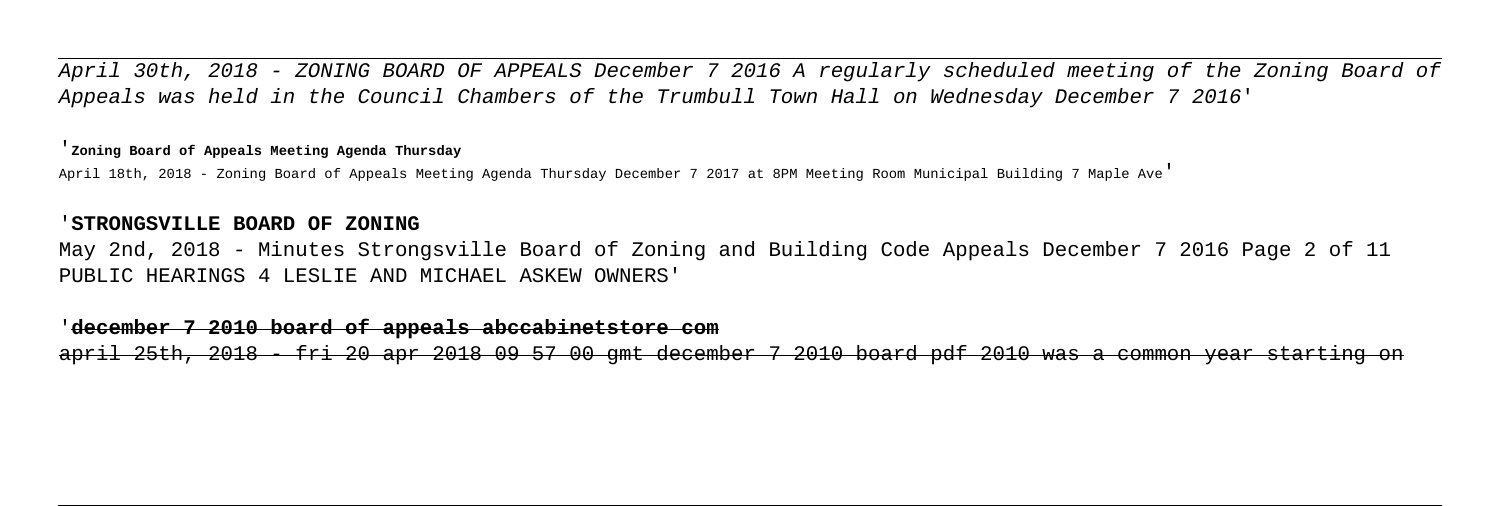friday of the gregorian calendar the 2010th year of the''**ZBA DECEMBER 7 2017 MEETING SCITUATE MA** MARCH 16TH, 2018 - ZONING BOARD OF APPEALS ZBA DECEMBER 7 2017 MEETING SUBMITTED ON NOVEMBER 21 2017 9 56AM UPLOAD FILE PUBLIC HEARING NOTICE 12 7 17 PDF'

'**CITY OF WOOSTER BOARD OF BUILDING AMP ZONING APPEALS**

APRIL 28TH, 2018 - BOARD OF BUILDING AND ZONING APPEALS â€<sup>w</sup> DECEMBER 7 2017 PAGE 1 MINUTES CITY OF WOOSTER **BOARD OF BUILDING AMP ZONING APPEALS DECEMBER 7 2017**'

'**LAWRENCE BOARD OF ZONING APPEALS AGENDA FOR DECEMBER 7 2017**

**April 30th, 2018 - Board of Zoning Appeals Agenda 12 7 17 Page 1 of 2 LAWRENCE BOARD OF ZONING APPEALS AGENDA FOR DECEMBER 7 2017 1 ST FLOOR OF CITY HALL 6 E 6 TH**'

'**MINUTES MILWAUKEE**

MAY 1ST, 2018 - BOARD OF ZONING APPEALS GT MINUTES DECEMBER 16 2010 NOVEMBER 4 2010 OCTOBER 7 BOARD OF ZONING APPEALS 809 N BROADWAY'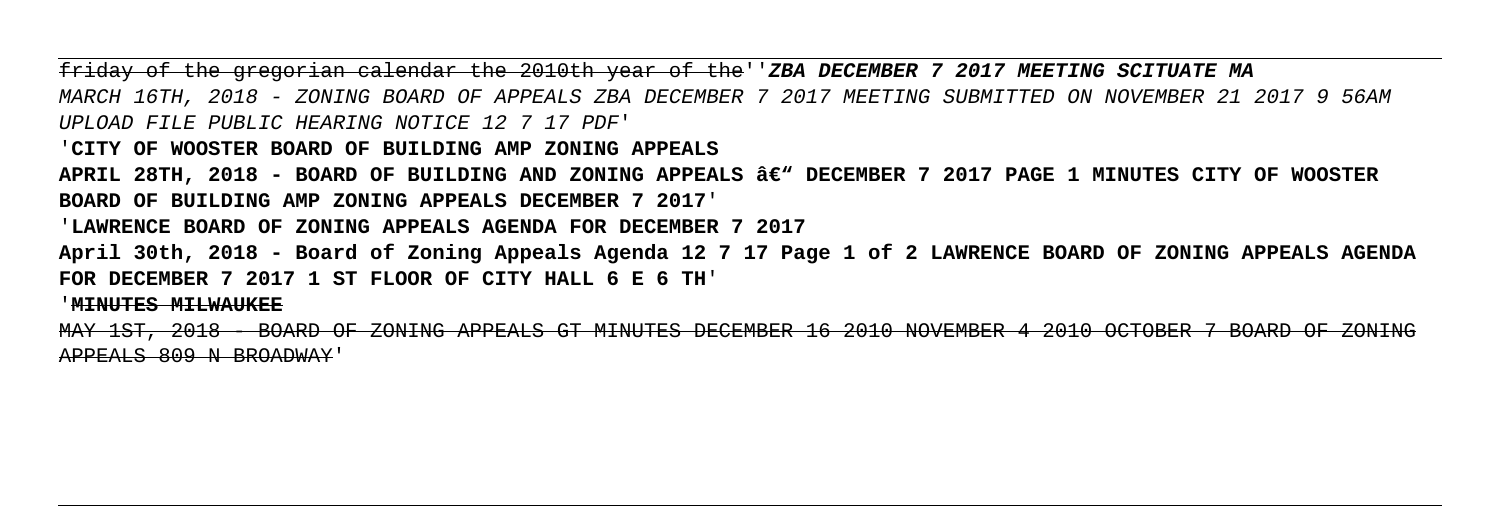# '**Bruce Grey Catholic District School Board Board of April 14th, 2018 - Bruce Grey Catholic District School Board Board of Trustees Meeting Highlights December 7 2010 and will travel to Toronto to the Ontario Court of Appeals**'

'**livonia joint zoning board of appeals december 7 2015**

april 28th, 2018 - livonia joint zoning board of appeals december 7 2015 2 of 5 chair p nilsson asked the person who was representing pat and jackie abbott to come forward and state'

#### '**PERKIOMEN TOWNSHIP BOARD OF SUPERVISORS MONTHY MEETING**

MAY 2ND, 2018 - PERKIOMEN TOWNSHIP BOARD OF SUPERVISORS MONTHY MEETING MINUTES DECEMBER 7 2010 2 P A G E AN OVERALL SETTLEMENT AGREEMENT WITH HYK IN ANTICIPATION OF THE SETTLEMENT MR PICARDI WILL'

# '**Board of Zoning Appeals December 7 Agenda City of**

April 18th, 2018 - The December 7 2017 Board of Zoning Appeals full agenda packet PDF is now online'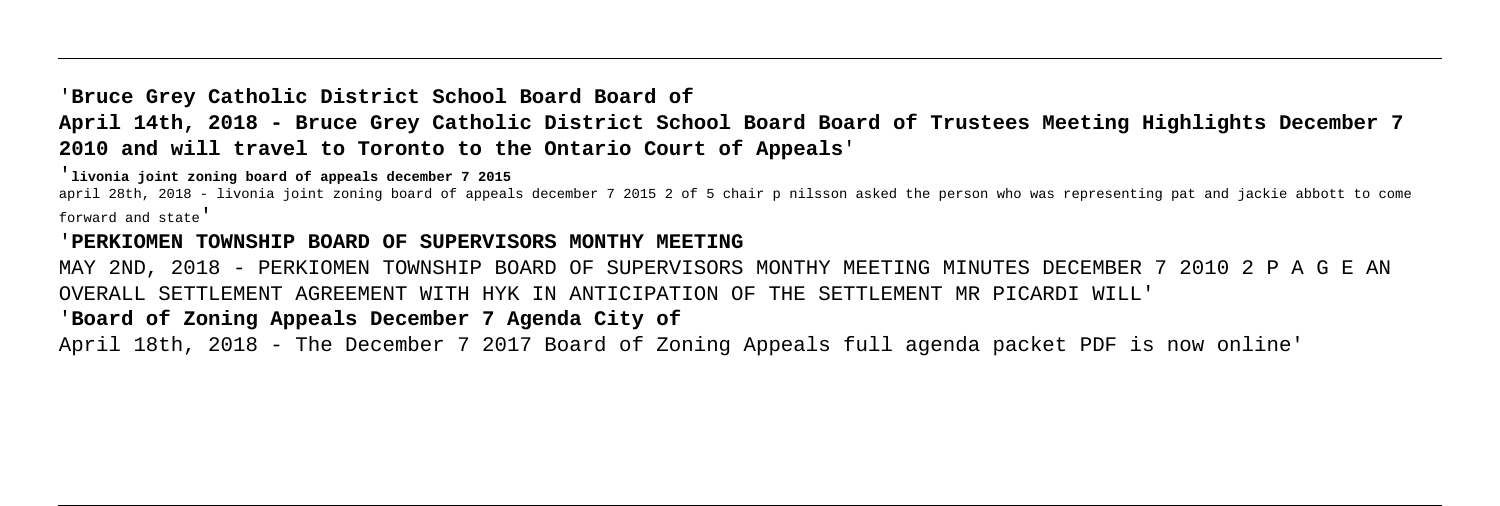#### '**Zoning Board of Appeals Minutes December 7 2006**

April 1st, 2018 - Zoning Board of Appeals Minutes December 7 2006 Meeting called to order at 6 00 p m by Chairman Levengood MEMBERS PRESENT Gene Levengood Ray Sturdy Jr''**IN THE COURT OF CRIMINAL APPEALS OF TENNESSEE AT JACKSON**

May 4th, 2018 - IN THE COURT OF CRIMINAL APPEALS OF TENNESSEE AT JACKSON Assigned on Briefs December 7 2010 STATE OF TENNESSEE v ANTHONY DODSON Direct Appeal from the Criminal Court for Shelby County'

### '**LODI TOWNSHIP BOARD OF TRUSTEES REGULAR MEETING MINUTES**

April 29th, 2018 - C 2 Payment of Bills November 10 through December 7 2010 Bondy s request for a front yard setback variance to the Board of Appeals Carried'

'**zoning board of appeals stoughton massachusetts minutes**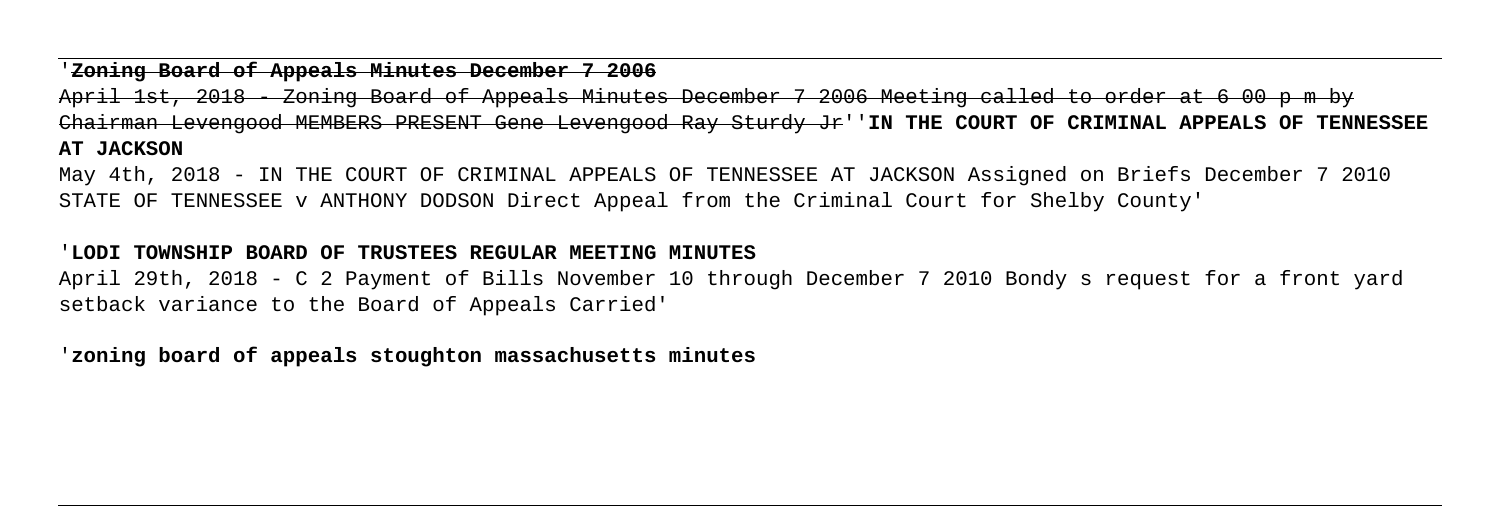**april 10th, 2018 - page 1 of 4 zoning board of appeals stoughton massachusetts minutes december 7 2017 chairman epro called the meeting to order at 7 30 present from the board were sherman epro chairman gary ilacqua vice chairman**'

'**ADJ FROM 11 16 2017 TOWN OF RAMAPO ZONING BOARD OF**

MARCH 7TH, 2018 - ADJ FROM 11 16 2017 TOWN OF RAMAPO ZONING BOARD OF APPEALS AGENDA DECEMBER 7 2017 ADJ FROM 9 28 2017 XBA  $A\in$  4554 CONGREGATION BETH DAVID 3 LANE ST XBA  $A\in$  4555 MENACHEM KLEINMAN TO BE ADJOURNED WITHOUT DATE 261 RT 306''**ZONING BOARD OF APPEALS TOWN OF BLOOMFIELD REGULAR MEETING April 21st, 2018 - BLOOMFIELD ZONING BOARD OF APPEALS REGULAR MEETING December 7 2015 2 Commissioner Millette Asked Does It Have The Same Set Back As The Neighbors**'

'**Board Of Appeals Notice December 7 2006 Muskego WI**

April 28th, 2018 - PLEASE TAKE NOTICE That The Board Of Appeals Of The City Of Muskego Will Hold A Meeting At 6 00 PM On Thursday Board Of Appeals Notice December 7'